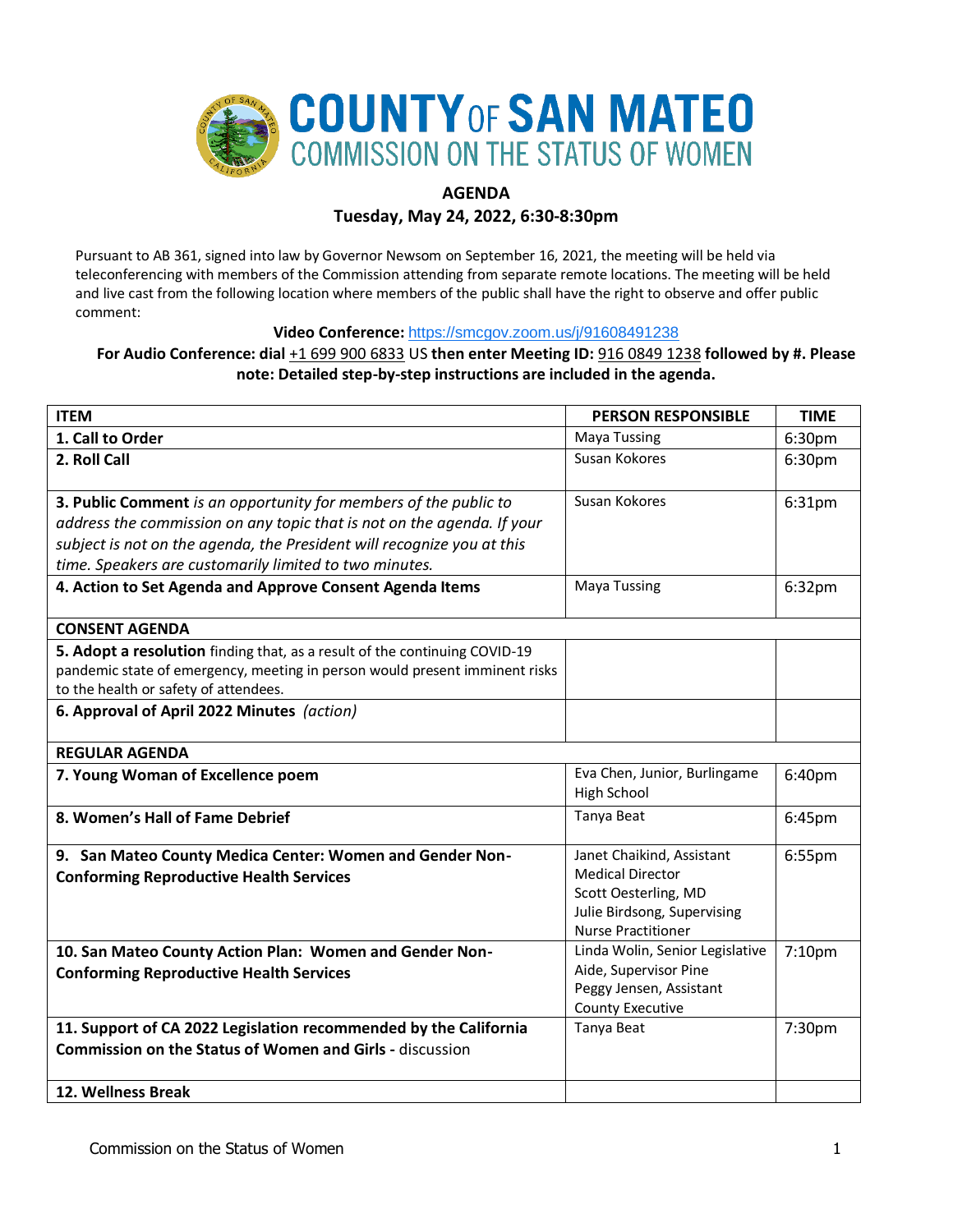| 13. Reports:<br>- Director's Report<br><b>Thank you Youth Commissioners!</b> | Tanya Beat          | 7:35pm             |
|------------------------------------------------------------------------------|---------------------|--------------------|
| 14. CSW Retreat Preparation                                                  | Tanya Beat          | 7:45pm             |
| 15. Commissioner Announcements                                               | All                 | 8:15 <sub>pm</sub> |
| 16. Adjournment                                                              | <b>Maya Tussing</b> | 8:30pm             |

The **Commission on the Status of Women Group agree** to arrive on time/start on time; take turns speaking; speak loud enough for everyone to hear; be courteous of other opinions; listen to hear a different perspective than your own; mute phones; allow the chair to guide the process; Chair will check in about remaining time at 8:15 PM.

Public records that relate to any item on the open session agenda for a regular or special meeting of the Commission on the Status of Women are available for public inspection. Those records that are distributed less than 72 hours prior to the meeting are available for public inspection at the same time they are distributed to members of the Commission. Those public records are available online and for public inspection at the Human Resources Department located at 455 County Center, 5th floor, Redwood City, CA 94063 by appointment. The public records may also be transmitted electronically by emailing theat@smcgov.org or calling 650-363-4467.

I**N COMPLIANCE WITH THE CALIFORNIA GOVERNMENT CODE AND THE AMERICANS WITH DISABILITIES ACT,** auxiliary aids and services for this meeting will be provided upon request when given three days' notice. Please call 650-363-4467 (voice) or email [tbeat@smcgov.org](mailto:tbeat@smcgov.org) to make such a request.

#### **Instructions for Joining a Zoom Meeting via Computer or Phone**

#### **Best Practices:**

- Please mute your microphone when you are not speaking to minimize audio feedback
- If participating via videoconference, you can use your computer audio OR you can use the dial-in option (Option 2).

• **Members of the Public:** Use the "raise your hand" feature to make public comment on an Agenda item. The moderator will then ask you to share your comment.

#### **Options for Joining**

**A. Videoconference with Computer Audio – see Option 1 below** 

- **B. Videoconference with Phone Call Audio – see Option 2 below**
- **C. Calling in from iPhone or Telephone/Landline – see Option 3 below**

Videoconference Options: You do not need to download Zoom in order to use the video conferencing. However, you **MUST have internet access**. In using video, your computer needs to have a camera that can show you to the rest of the participants and vice versa.

#### **Option 1 Videoconference with Computer Audio:**

1. From your computer, click on the following link[: https://smcgov.zoom.us/j/91608491238](https://smcgov.zoom.us/j/91608491238)

2. A new window will open in your browser and it will automatically join you to the waiting room for the meeting. The moderator will allow you in. All participants are automatically muted when they are joined to the meeting.

3. Click on "Camera" icon to turn on or off the camera. This menu bar is also where you can mute/unmute your audio which is the "Microphone" icon.

#### **Option 2 Videoconference with Phone Call Audio:**

- 1. From your computer, click on the following link:<https://smcgov.zoom.us/j/91608491238>
- 2. A new window will open in your browser and it will automatically join you to the meeting.
- 3. To join the audio separately with your phone, please dial the phone number for the meeting: +1 669 900 6833 US